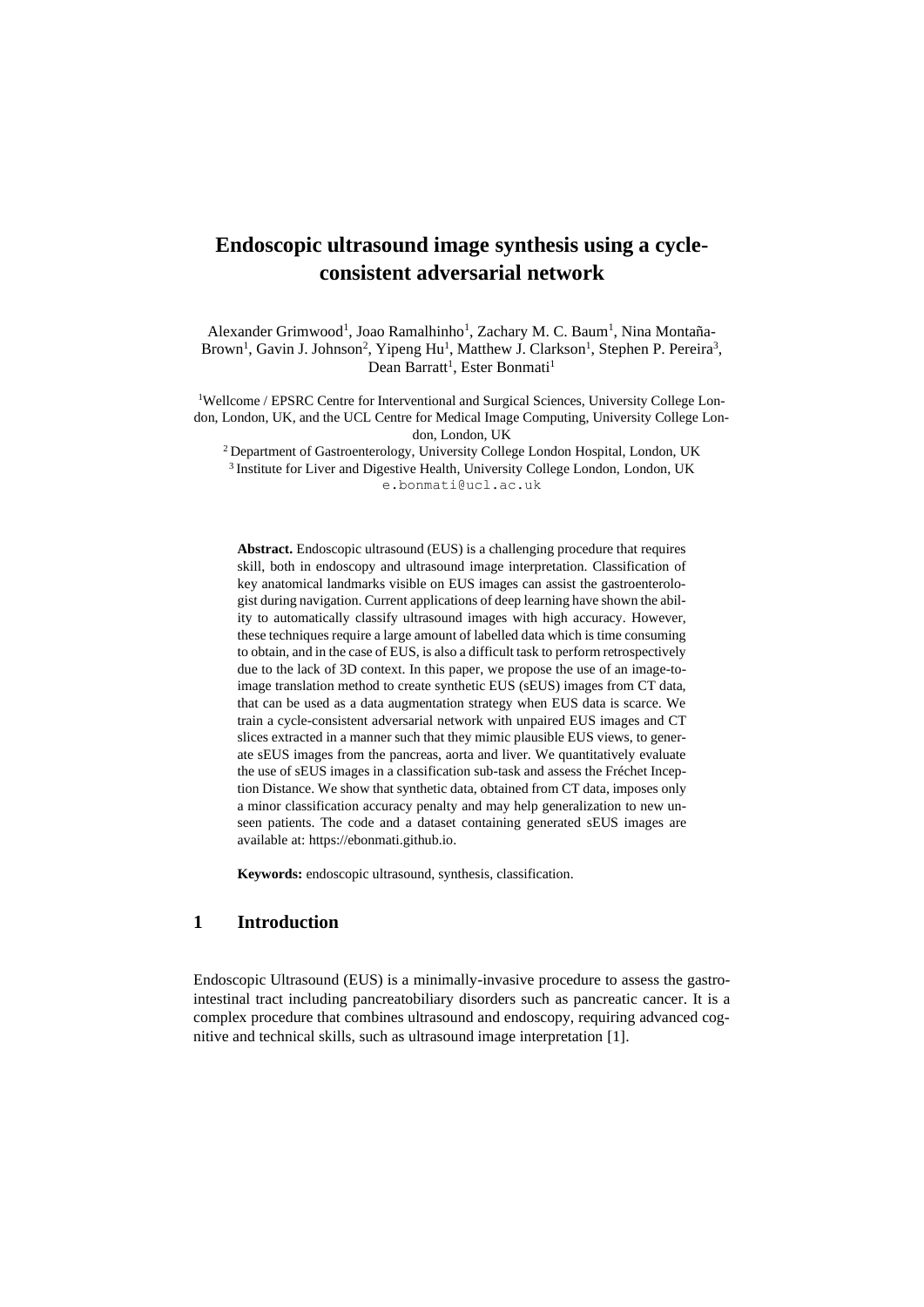Recent advances in machine learning have made it feasible to automatically classify images and identify standard planes, which can improve ultrasound (US) image interpretation and assist clinicians during navigation with the aim to make the diagnosis more accurate. However, the success of deep-learning based applications relies on the acquisition of a large, well-curated dataset with enough quality to be representative and useful. This is a big challenge in US applications as often training data is limited and models tend to have overfitting problems [2]. Data acquisition during EUS procedures is especially difficult and demanding due to the disruption caused and time required by real-time labelling, as well as the inaccuracies associated with retrospective labelling, because it is difficult to confidently identify landmarks without the 3D spatial and temporal context.

Medical image synthesis using convolutional neural networks (CNN) has been shown to be able to successfully translate Magnetic Resonance Imaging (MRI) to Computed Tomography (CT) [3] and to translate US to MRI [4]. In this work, we evaluate the use of a cycle-consistent adversarial network (CycleGAN) [5] to perform CT-to-EUS image translation to generate synthetic EUS (sEUS) images for the purpose of data augmentation. As an example, CycleGANs have been used before to improve the realism in US simulation from CT in a ray-casting approach, or to generate labelled US images from musculoskeletal US as a data augmentation strategy [6, 7]. The CycleGAN approach is of particular interest for our clinical application as no commercially available endoscopes exist capable of acquiring paired US/CT data, making endoscopy training and patient navigation difficult. The aim of our study is: 1) to assess the similarity between real (EUS) and synthetic (sEUS) images, and 2) to evaluate the use of sEUS images as a data augmentation strategy in a clinically relevant EUS classification task.

### **2 Methods**

#### **2.1 Data**

**CT data.** CT data from five patients was obtained, four were from the MICCAI 2015 workshop and challenge: Multi-Altas Labelling Beyond the Cranial Vault [8]. CT slice dimensions were 512×512 with pixel sizes from 0.59 mm to 0.73 mm. Slice thicknesses were 3 mm, with volume depths from 393 mm to 444 mm. We also included a CT volume of size  $512\times512\times229$  with pixel dimensions of  $0.55\times0.55$  mm and a slice thickness of 1 mm. Segmentations of the following structures were available for this study: stomach, pancreas, liver and aorta.

**EUS data.** EUS images were obtained from five patients who underwent an EUSguided examination at University College Hospital London. Data were acquired from a Hitachi Preirus EUS console and a Pentax EG-3270UK or EG-3870UTK US linear video endoscopes with a 7.5 MHz probe. EUS images were collected from video frames of each examination recorded with a resolution of 720×480 pixels at imaging depths from 4 mm to 6 mm and cropped to 522×200 pixels, removing identifiable text and depth-attenuated regions. Anatomical landmarks were identified by an expert and recorded during the procedure. EUS images containing the three clinically relevant anatomical landmarks: pancreas, liver and aorta, were manually identified and collected.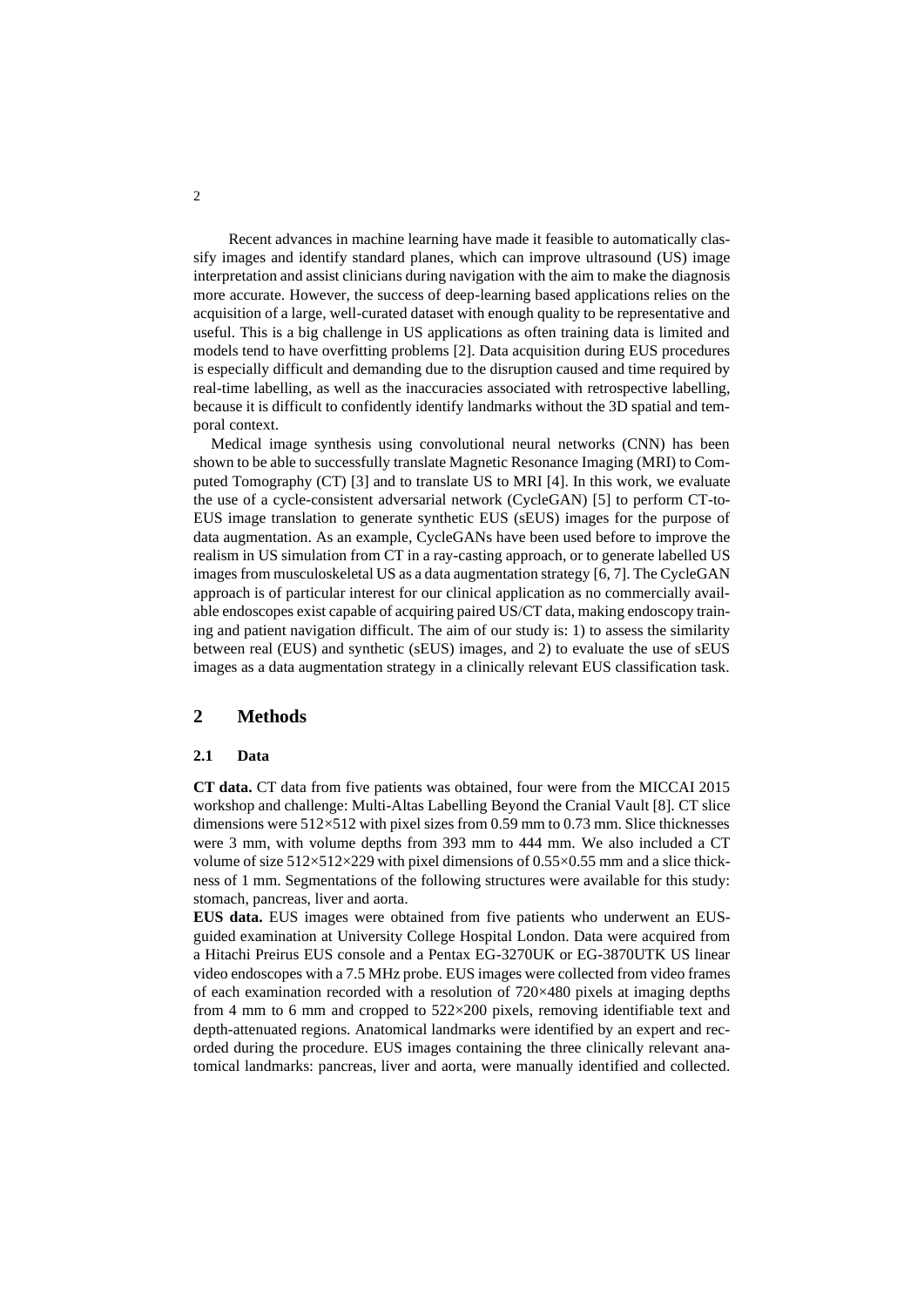Assorted images outside of these labels were also collected for a background class used in the classification subtask. Images from four patients were used for CycleGAN and classifier training. Data from the remaining patient were used to evaluate classification performance. **[Table 1](#page-2-0)** shows a summary of the number of images and available labels from each patient.

|                  | Task  | Images | Labels |       |          |            |  |
|------------------|-------|--------|--------|-------|----------|------------|--|
| Patient          |       |        | Aorta  | Liver | Pancreas | Background |  |
| EUS <sub>1</sub> | train | 3299   | 0      | 0     | 1694     | 1605       |  |
| EUS <sub>2</sub> | train | 4758   | 767    | 0     | 3991     | 0          |  |
| EUS <sub>3</sub> | eval  | 4451   | 1301   | 729   | 2421     | 0          |  |
| EUS4             | train | 4996   | 1126   | 1485  | 2385     | 0          |  |
| EUS <sub>5</sub> | test  | 1933   | 141    | 503   | 1289     | 0          |  |

<span id="page-2-0"></span>**Table 1.** Summary of EUS images collected for training the CycleGAN and classifier, and for evaluation of the classifier.

#### **2.2 EUS/CT image-to-image translation**

Synthetic EUS images were generated using CycleGANs trained to translate 2D CT image planes into sEUS images (**[Fig. 1](#page-6-0)**). The CT plane locations, orientations and bounding dimensions approximated real EUS views. Candidate sEUS locations were automatically identified in CT volumes using the associated CT segmentation labels. Points were randomly sampled along the outer surface of the CT stomach segmentation. Realistic sEUS probe orientations were identified at each point by randomly generating poses within a 30° cone normal to the stomach and retaining only poses where the view intersected an anatomical label of interest (i.e., aorta, liver or pancreas) as shown in **[Fig. 2](#page-6-1)**. These poses were recorded as transformation matrices and saved to file.

During CycleGAN training, 2D CT images were sliced from CT volumes on the fly using a previously reported simulation pipeline [9]. The framework extracted a sEUS field of view, defined by a transformation matrix, in the CT volume. The CT planes were then passed to the CycleGAN with randomly selected EUS images as an unpaired input dataset.

The CycleGAN was based upon a previously described implementation comprising a generator and adversarial discriminator for each imaging modality [5]. Paired EUS and CT plane images were passed to their respective generators, which were trained to map their input modality into synthetic images (i.e., CT to sEUS and EUS to sCT). These synthetic images were subsequently passed to the relevant generator for mapping back to their original modalities. Training was governed by adversarial losses calculated at each discriminator and by cycle consistency losses comparing input images to those mapped to a synthetic modality and then remapped back to their original.

A small pre-trained Gaussian denoising network was added before each discriminator to prevent the generator from embedding information capable of facilitating loss minimization without improving image-to-image translation [10, 11].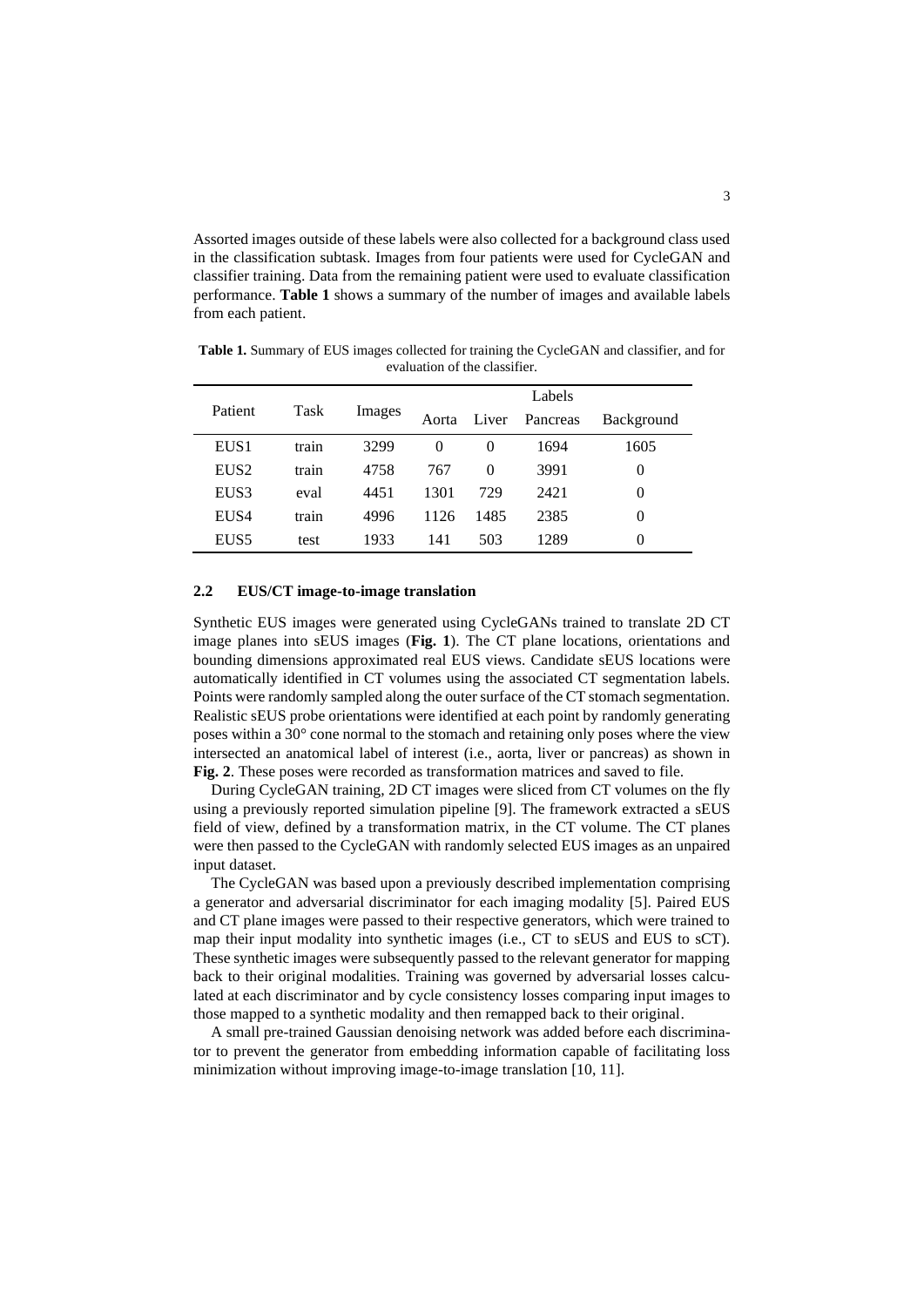#### **2.3 Implementation Details**

Three CycleGANs were trained, one for each of the three labels: aorta, liver, and pancreas. A batch size of 1 was used for 200 epochs, where the number of iterations per epoch was limited by the relevant EUS dataset size. Other hyperparameters were set to the defaults used in the original implementation [5]. Adam optimization was used on discrimination and generation networks with a learning rate of 0.0002 that decayed linearly after 100 epochs [12]. Image intensity values were normalized between –1 and 1. Data augmentation was applied to all images, incorporating random horizontal flips and random cropping within a 40 pixel margin. The CT plane slicer and CycleGAN frameworks were run simultaneously on a single 16GB NVIDIA Quadro P5000 GPU. CT slices were selectively generated so that EUS images were paired only with CT slices containing  $>1000$  labelled pixels and  $< 50$  pixels with high Hounsfield Units, indicative of bone. For each epoch, a 90/10 training/validation split was randomly applied to the dataset. Losses were plotted against epoch and inspected to ensure convergence was achieved. All models were implemented in TensorFlow 2.2 and CUDA Toolkit 10.1 [13]. Synthetic data for the classifier evaluation sub-task was created using the trained CT-sEUS generator network from each CycleGAN. Open-source code was used where possible and is available at: https://ebonmati.github.io.

#### **2.4 Evaluation**

Evaluating GANs remains an open challenge, as there is no concrete way to quantify how realistic and diverse the synthetic images are, and no ground truth exists. Often, models are evaluated in a subjective and quantitative manner by asking several observers to rate the images [14]. In this work, we used the Fréchet Inception Distance and a classification sub-task to evaluate our model, as described below.

**Fréchet Inception Distance.** To quantitatively evaluate the quality of the synthetic images, we calculated the Fréchet Inception Distance (FID) [15]. FID is a widely used metric for evaluating the similarity between the generated images (synthetic) and the real images. FID uses the activation distributions of the Inception-v3 model [16] to calculate the distance between real and synthetic images. We used the pre-trained Inception-v3 model available in Keras [16] to obtain the activation distributions for our real and synthetic images, where the FID score was then calculated as follows:

$$
FID = \|\mu_X - \mu_Y\|^2 + Tr\left(\Sigma_X + \Sigma_Y - 2\sqrt{\Sigma_X \Sigma_Y}\right),\tag{1}
$$

where  $\mu_X$  and  $\mu_Y$  are the mean of the feature vectors for the real and synthetic images, respectively;  $\Sigma_X$  and  $\Sigma_Y$  are the covariance matrix for the real and synthetic images, respectively;  $\|\mu_X - \mu_Y\|^2$  refers to the sum squared difference between the two mean vectors, and  $Tr$  is the trace. A lower FID indicates better-quality synthetic images; conversely, a higher score indicates a lower-quality image. An FID of 0 demonstrates that the activation distribution of the synthetic images is identical to that of the real images. FID is also capable of detecting intra-class mode dropping (i.e., a model that generates

4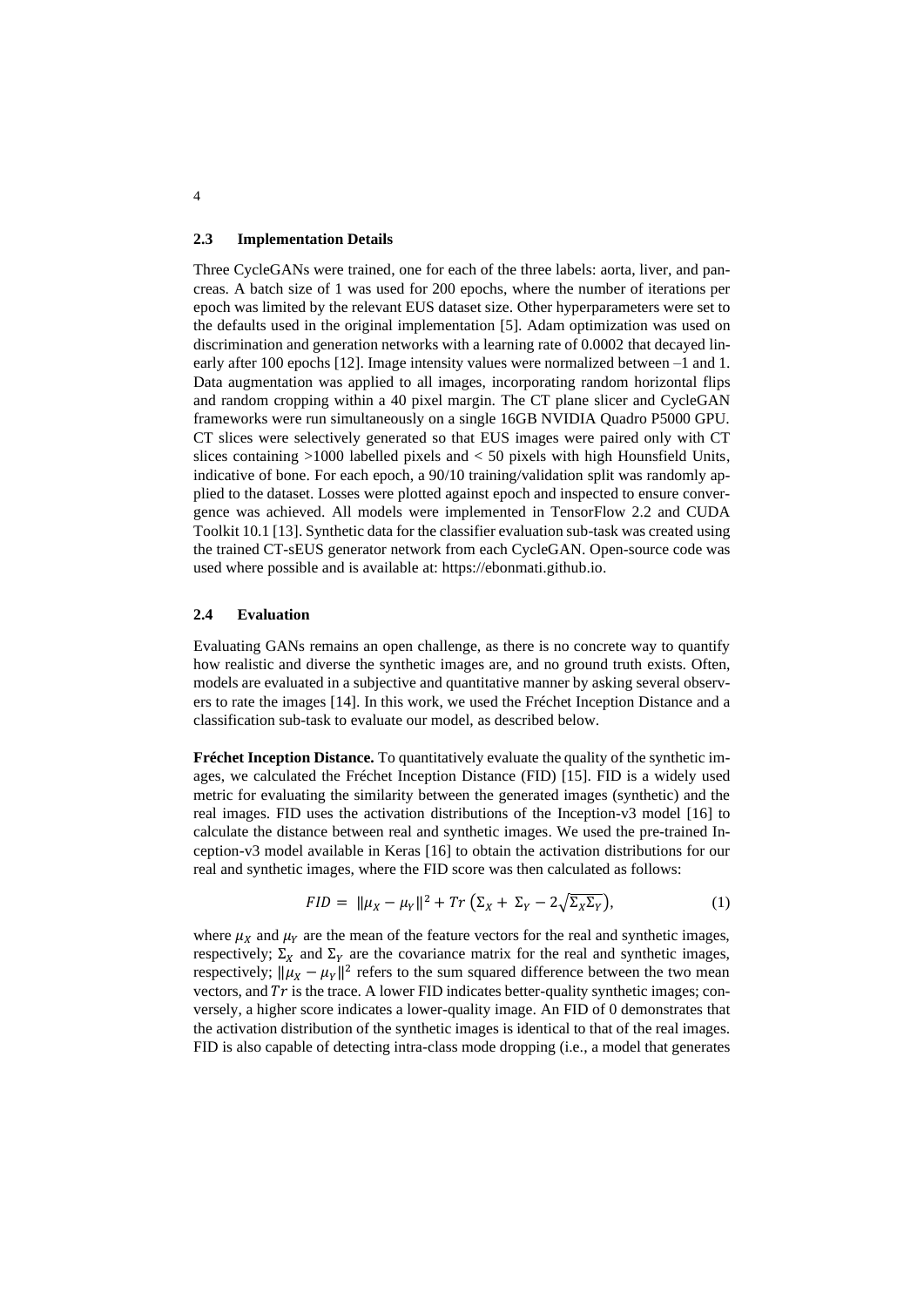only one type of image for each landmark or class), noise, blurring, and other systematic distortions.

**Classification sub-task.** We evaluate the use of the synthetic EUS images in a classification sub-task. The aim here is to: 1) evaluate the use of synthetic EUS images to classify real EUS images, and 2) to use the synthetic EUS images as a data augmentation strategy. As summarized in **[Table 2](#page-7-0)**, the number of real training images for each class was: 3,194 aorta, 2,214 liver and 10,491 pancreas. A fourth background class was added in training only, incorporating 1,605 EUS images from a mix of indiscernible anatomy and poor quality images. To achieve this, we implemented a simple VGG-16 classification model to classify EUS into the following classes: aorta, liver and pancreas. We used the pre-trained weights from ImageNet, a batch size of 64, a learning rate of  $1e^{-7}$  and 100 epochs. As loss function, we used a weighted categorical cross entropy with the weights of 4.23, 4.40, 4.48, and 2.78 for aorta, background, liver and pancreas, respectively. We trained the model using 5 different ratios of synthetic/real images: 0% synthetic + 100% real, 25% synthetic + 75% real, 50% synthetic + 50% real, 75% synthetic and 25% real. For each synthetic ratio, we report the accuracy, precision, recall and F1-measure. Pairs of classifier models were compared using McNemar tests to assess whether differences in accuracy were significant.

**Qualitative evaluation.** We are also interested in the visual explanation and spatial localization of important regions in the EUS and sEUS images that were used to predict the corresponding class. We used the Gradient-weighted Class Activation Mapping (Grad-CAM) to generate the class activation maps for each sample [17]. These maps provide an insight into the model interpretation by backpropagating the gradients from the last convolutional layer.

## **3 Results and Discussion**

**[Fig. 1](#page-6-0)** shows a comparison between a real EUS image and a sEUS image for each of the anatomical landmarks selected (aorta, liver, pancreas). Visually inspecting the generated sEUS images, we observed that the sEUS images obtained with CycleGAN look realistic as the main features of the anatomical landmarks are preserved.

In **[Table 2](#page-7-0)** we report the classifier performance when trained on varying ratios of sEUS to real EUS images, with the number of sEUS increasing with the ratio. From this table we can observe that classification accuracy is maintained for sEUS ratios up to 75%. We attribute this to the fact sEUS images may provide a consistent representation of patient variation on the selected anatomical landmarks, making it feasible to generalize to new patients. Liver F-measures were consistently low, indicating poor classification performance and degrading overall accuracy scores. Due to the liver's size and position, liver-labelled images can often contain additional anatomical features belonging to the other classes. We speculate this may be a contributing factor to the consistently low F-measures.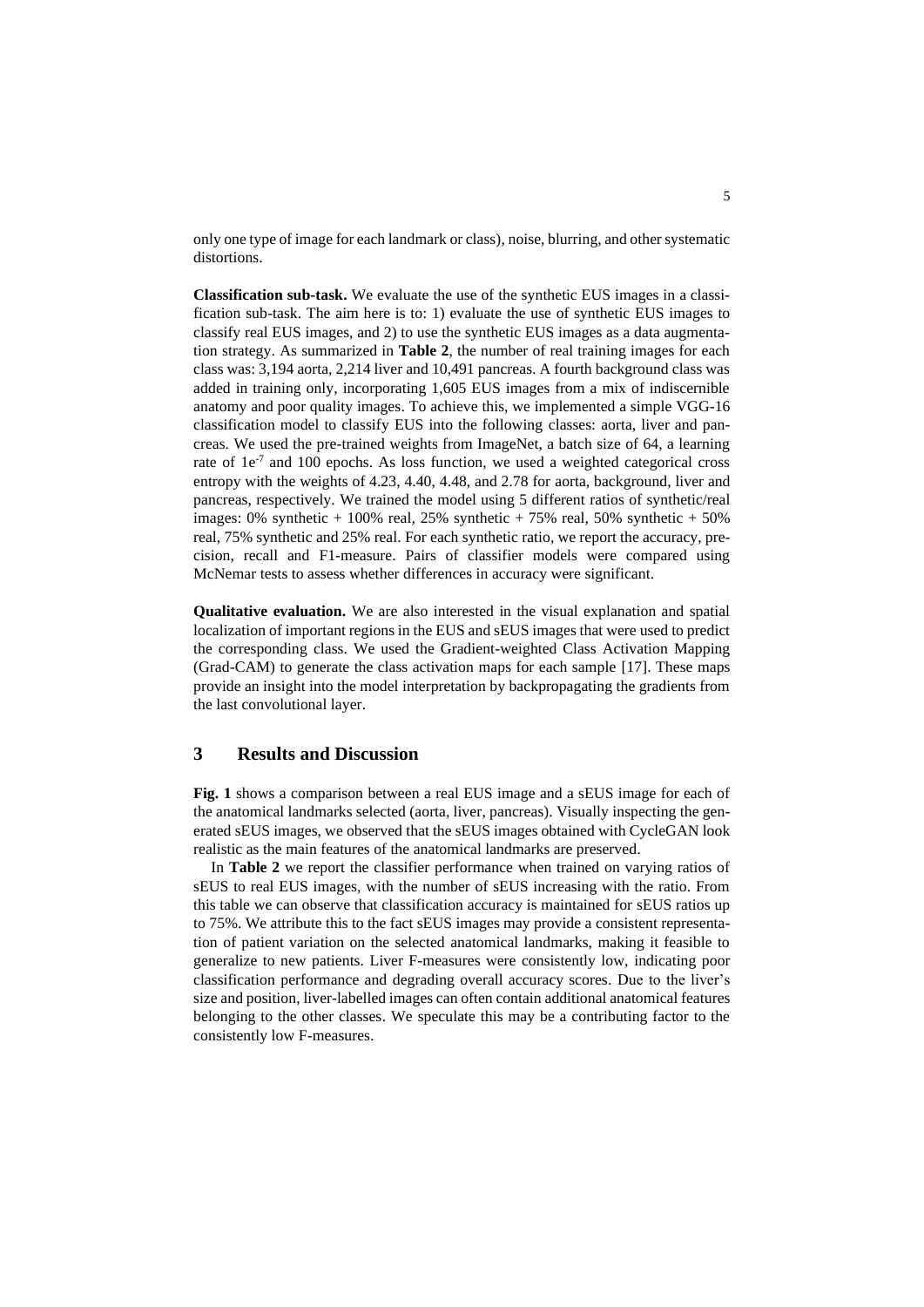Single-sided McNemar tests comparing classifier pairs indicated the small reduction in accuracy, from 0.63 to 0.61 with increasing sEUS ratio, was statistically significant  $(p<0.05)$ .

The FID scores are shown in **[Table 3](#page-7-1)**. Although the FID measure is widely used to evaluate the realism of synthetic images, a significant limitation arises from its reliance on a pre-trained model (ImageNet) that does not comprehensively represent USspecific features. This lack of accurate representation is compounded by the small dataset used in this study (and in medical imaging generally) compared to the originally intended application of FID. As such, we cannot expect the predicted activation distributions to provide authoritative results on our specific clinical application. . An indication of the ideal FID is given by the differences between random subsets within the EUS data (as shown in the EUS vs EUS results). To have a better quantification of a bad FID value, we compared all the EUS images to all the EUS images with added noise using a Gaussian distribution with 0 mean and a standard deviation of 0.1. Our synthetic images achieved lower scores in comparison to that from noisy US images which yielded a FID >300.

Finally, **[Fig. 3](#page-6-2)** shows the Grad-CAM activations for two image examples (one EUS and one sEUS) of the pancreas. Note the model has focused on the area representing the pancreas to make a correct prediction.

Other studies have used GAN-based methods to simulate and augment ultrasound image data: Bargsten and Schlaefer developed SpeckleGAN, which generates intravenous ultrasound speckle simulations from segmentation maps, achieving FID scores < 115 [18]. Peng, et al. generated synthetic ultrasound from MRI images and qualitatively demonstrated their equivalence to numerical simulations [19]. A broader examination of GAN-based approaches in medical imaging was presented by Yi, et al. [20].

In future, this study could be extended to aid EUS navigation by establishing a realtime image labelling and automated landmark recognition framework, for example, by using the Grad-CAM maps to localise salient features in EUS video, as demonstrated in this work. Further potential enhancements include developing a single CycleGAN model capable of generating all three landmark types to enable multi-class object generation and detection.

# **4 Conclusions**

The results of this work demonstrate that the generation of synthetic EUS images, from CT data, can support training of a simple classification model when data is scarce as it may better represent the population. It allows generation of a large dataset from specific anatomical landmarks that are relevant for the clinical application of interest, which would not be possible otherwise (as demonstrated by the poor accuracy obtained when using the only real EUS data available). The proposed method is easy to use compared to manual data acquisition and labelling, which is a task that is time consuming and requires the input of a clinical expert.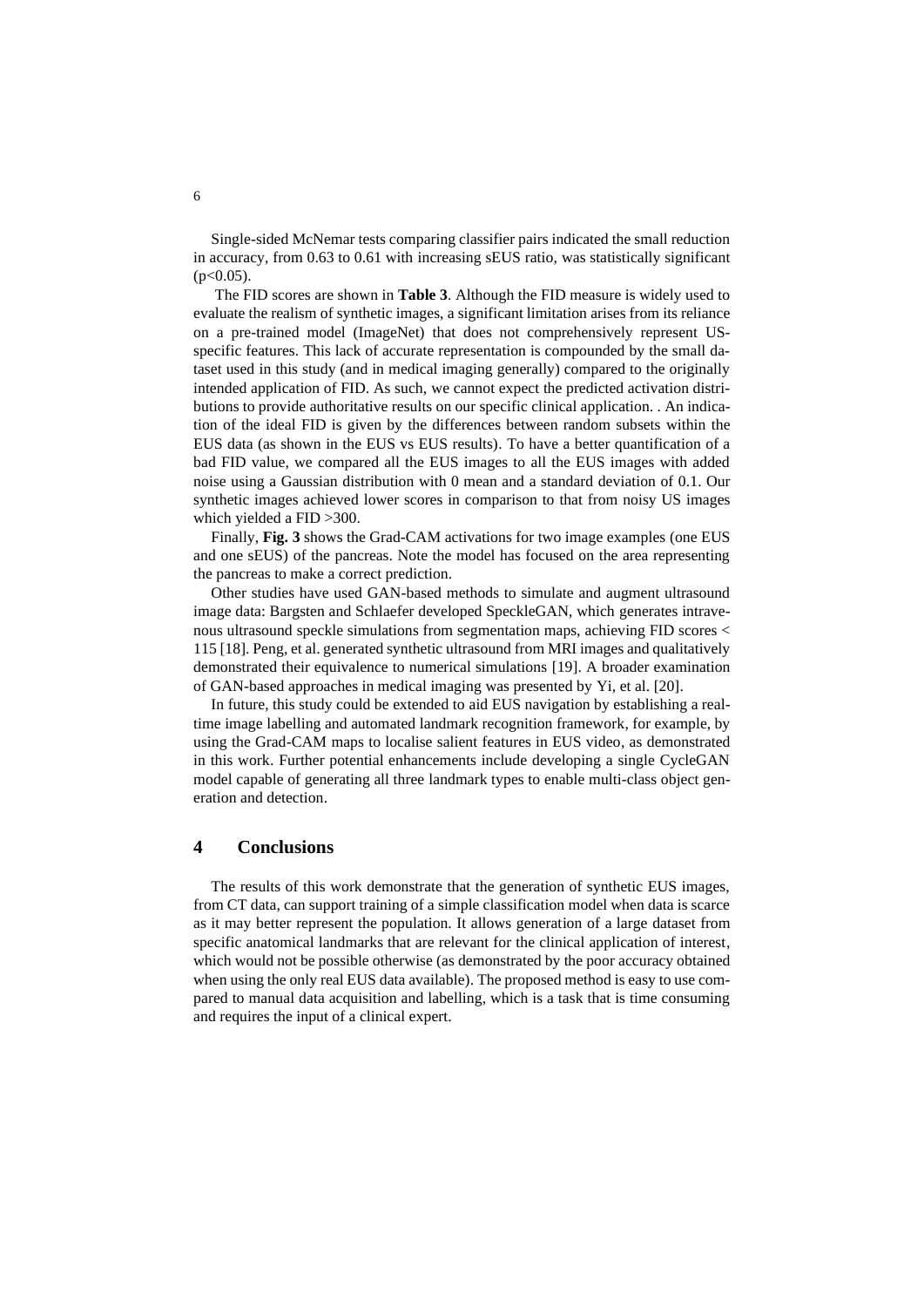

<span id="page-6-0"></span>**Fig. 1.** Comparison between a real EUS image, a synthetic EUS image and the sliced CT from which it was generated for each anatomical landmark (aorta, liver and pancreas). Indicative anatomical features are shown in red: A – aorta, V – liver vasculature, PD – pancreatic duct.



<span id="page-6-1"></span>**Fig. 2.** Subset of candidate EUS probe positions and orientations at the stomach surface for liver views within a CT volume.



<span id="page-6-2"></span>**Fig. 3.** Normalized class activation maps for real EUS images and a synthetic EUS images (sEUS) representing the aorta, liver and pancreas. The red areas represent increased regions of activation used by the model to make a correct prediction.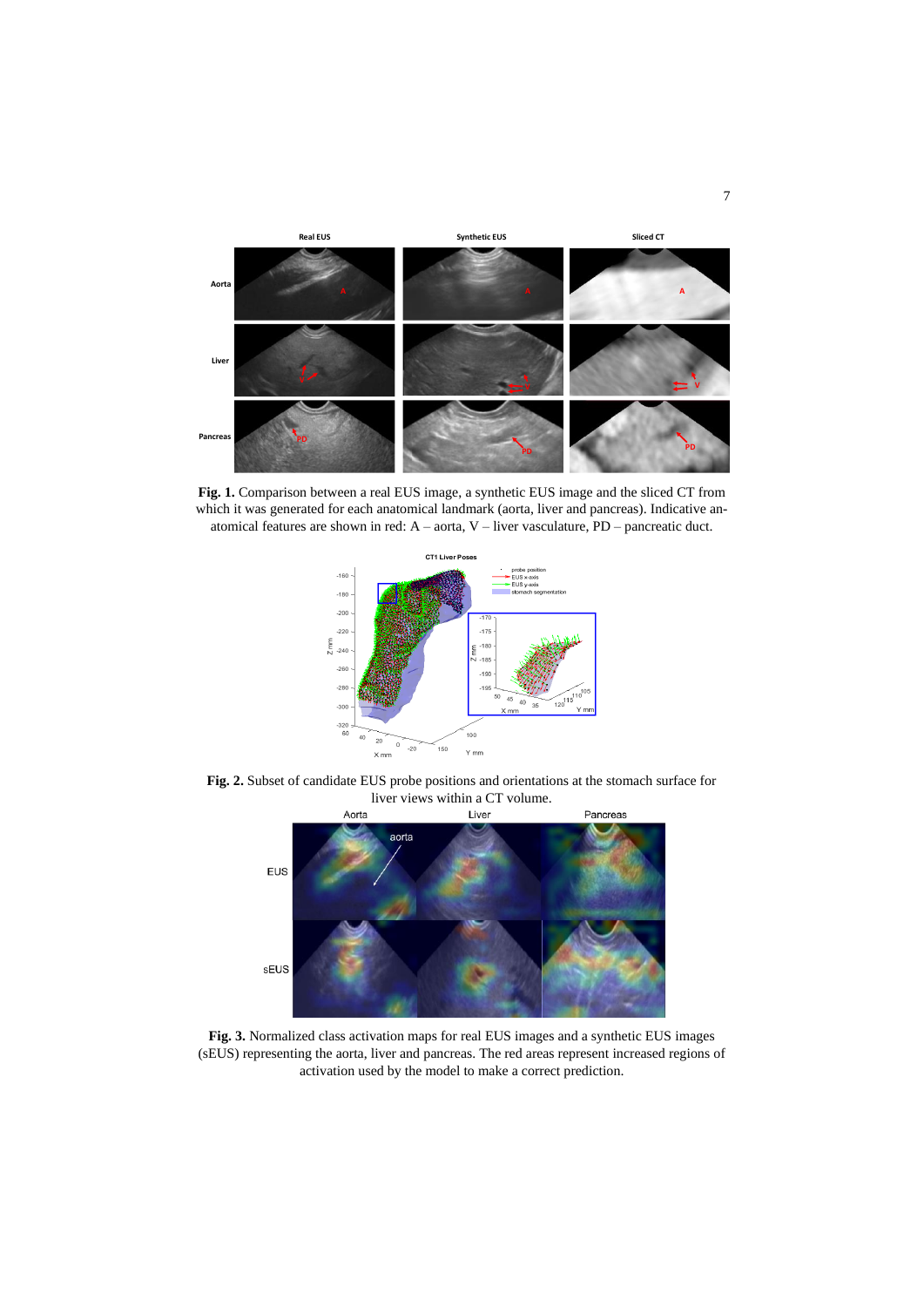| Synthetic      | Precision | Recall | F1-measure |       |          |          |
|----------------|-----------|--------|------------|-------|----------|----------|
| ratio $(\%)$   |           |        | Aorta      | Liver | Pancreas | Accuracy |
| $\overline{0}$ | 0.46      | 0.51   | 0.38       | 0.07  | 0.77     | 0.63     |
| 25             | 0.45      | 0.54   | 0.38       | 0.05  | 0.78     | 0.62     |
| 50             | 0.44      | 0.54   | 0.38       | 0.05  | 0.78     | 0.62     |
| 75             | 0.43      | 0.53   | 0.36       | 0.06  | 0.77     | 0.61     |

<span id="page-7-0"></span>**Table 2.** Classifier performance when trained on varying ratios of synthetic to real EUS images. The number of sEUS images increases with synthetic ratio.

<span id="page-7-1"></span>**Table 3.** Fréchet inception distance scores when comparing random subsets of real EUS images within the same class, and when comparing real EUS to synthetic EUS (sEUS) images.

| Control (n images)     | Compared to (n images)          | <b>FID</b> |
|------------------------|---------------------------------|------------|
| EUS pancreas (5250)    | EUS pancreas (5241)             | 2.00       |
| EUS aorta (1599)       | EUS aorta (1595)                | 6.96       |
| EUS liver $(1110)$     | EUS liver $(1104)$              | 11.03      |
| EUS all images (7959)  | EUS all images (7940)           | 1.83       |
| EUS all images (7959)  | EUS all images $+$ noise (7940) | 312.56     |
| EUS pancreas (10491)   | sEUS pancreas (11763)           | 79.88      |
| EUS aorta $(3194)$     | sEUS aorta (2774)               | 71.30      |
| EUS liver $(2214)$     | sEUS liver (4365)               | 71.68      |
| EUS all images (15899) | sEUS all images (18902)         | 55.31      |

### **Acknowledgements**

This work is supported by the Wellcome/EPSRC Centre for Interventional and Surgical Sciences (WEISS) (203145/Z/16/Z) and by Cancer Research UK (CRUK) Multidisciplinary Award (C28070/A19985). ZMC Baum is supported by the Natural Sciences and Engineering Research Council of Canada Postgraduate Scholarships-Doctoral Program, and the UCL Overseas and Graduate Research Scholarships. SP Pereira was supported by the UCLH/UCL Comprehensive Biomedical Centre, which receives a proportion of funding from the Department of Health's National Institute for Health Research (NIHR) Biomedical Research Centres funding scheme.

# **References**

1. Bonmati, E., Hu, Y., Gibson, E., Uribarri, L., Keane, G., Gurusami, K., Davidson, B., Pereira, S.P.S.P., Clarkson, M.J.M.J., Barratt, D.C.D.C.: Determination of optimal ultrasound planes for the initialisation of image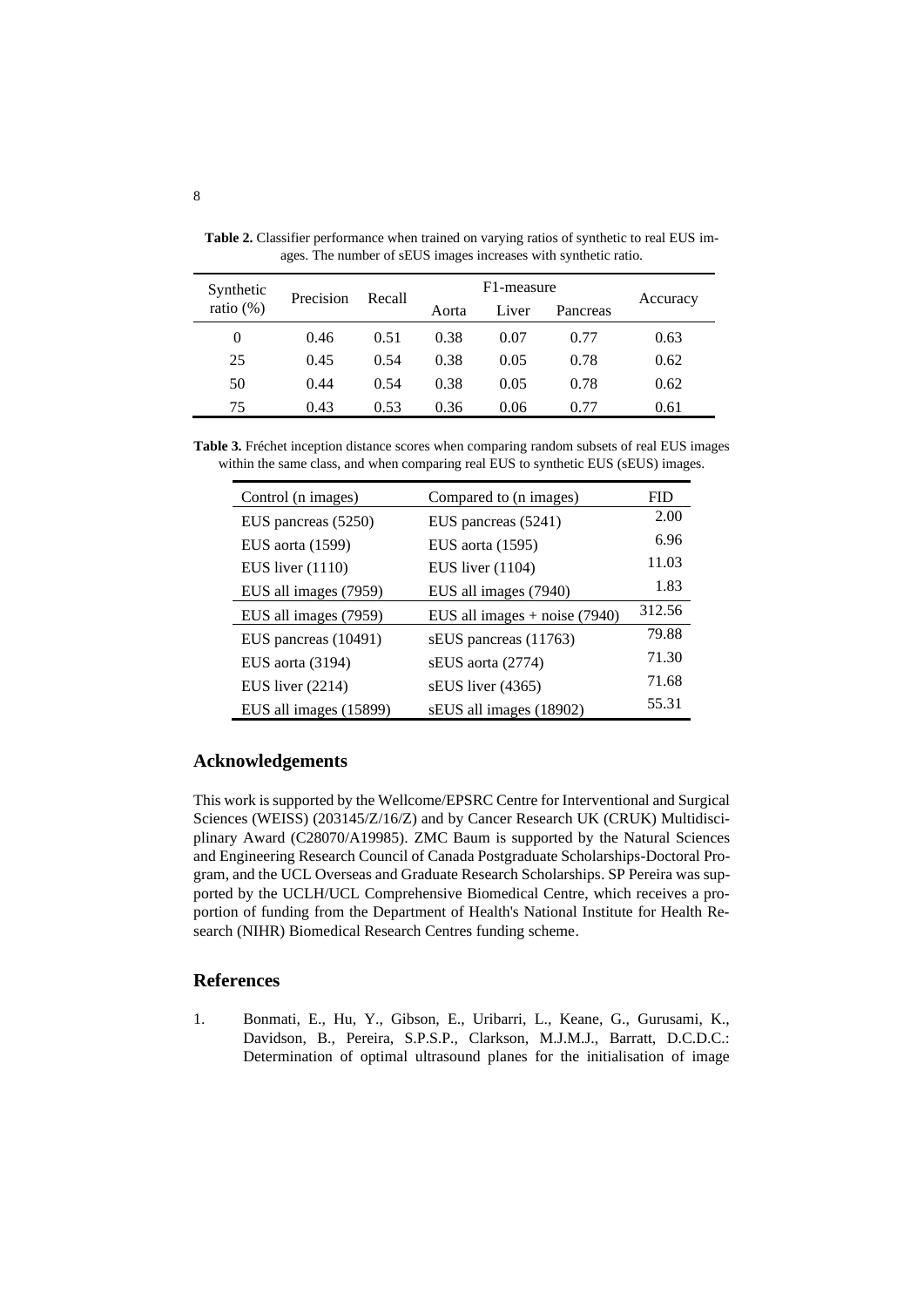registration during endoscopic ultrasound-guided procedures. Int. J. Comput. Assist. Radiol. Surg. 13, 875–883 (2018). https://doi.org/10.1007/s11548-018- 1762-2.

- 2. Liu, S., Wang, Y., Yang, X., Lei, B., Liu, L., Li, S.X., Ni, D., Wang, T.: Deep Learning in Medical Ultrasound Analysis: A Review, (2019). https://doi.org/10.1016/j.eng.2018.11.020.
- 3. Nie, D., Trullo, R., Lian, J., Petitjean, C., Ruan, S., Wang, Q., Shen, D.: Medical image synthesis with context-aware generative adversarial networks. In: Lecture Notes in Computer Science (including subseries Lecture Notes in Artificial Intelligence and Lecture Notes in Bioinformatics). pp. 417–425. Springer Verlag (2017). https://doi.org/10.1007/978-3-319-66179-7\_48.
- 4. Jiao, J., Namburete, A.I.L., Papageorghiou, A.T., Noble, J.A.: Self-Supervised Ultrasound to MRI Fetal Brain Image Synthesis. IEEE Trans. Med. Imaging. 39, 4413–4424 (2020). https://doi.org/10.1109/TMI.2020.3018560.
- 5. Zhu, J.-Y., Park, T., Isola, P., Efros, A.A.: Unpaired Image-to-Image Translation using Cycle-Consistent Adversarial Networks. Proc. IEEE Int. Conf. Comput. Vis. 2017-Octob, 2242–2251 (2017).
- 6. Zhang, L., Portenier, T., Goksel, O.: Learning ultrasound rendering from crosssectional model slices for simulated training. Int. J. Comput. Assist. Radiol. Surg. 16, 721–730 (2021). https://doi.org/10.1007/s11548-021-02349-6.
- 7. Cronin, N.J., Finni, T., Seynnes, O.: Using deep learning to generate synthetic B-mode musculoskeletal ultrasound images. Comput. Methods Programs Biomed. 196, 105583 (2020). https://doi.org/https://doi.org/10.1016/j.cmpb.2020.105583.
- 8. Landman, B., Xu, Z., Igelsias, J.E., Styner, M., Langerak, T.R., Klein, A.: Multi-Atlas Labeling Beyond the Cranial Vault. https://doi.org/10.7303/syn3193805.
- 9. Ramalhinho, J., Tregidgo, H.F.J., Gurusamy, K., Hawkes, D.J., Davidson, B., Clarkson, M.J.: Registration of Untracked 2D Laparoscopic Ultrasound to CT Images of the Liver Using Multi-Labelled Content-Based Image Retrieval. IEEE Trans. Med. Imaging. 40, 1042–1054 (2021). https://doi.org/10.1109/TMI.2020.3045348.
- 10. Porav, H., Musat, V., Newman, P.: Reducing Steganography In Cycleconsistency GANs. In: Proceedings of the IEEE/CVF Conference on Computer Vision and Pattern Recogni-tion (CVPR) Workshops. pp. 78–82 (2019).
- 11. Zhang, K., Zuo, W., Chen, Y., Meng, D., Zhang, L.: Beyond a Gaussian Denoiser: Residual Learning of Deep CNN for Image Denoising. IEEE Trans. Image Process. 26, 3142–3155 (2017). https://doi.org/10.1109/TIP.2017.2662206.
- 12. Kingma, D.P., Ba, J.: Adam: A Method for Stochastic Optimization, (2017).
- 13. Abadi, M., Agarwal, A., Barham, P., Brevdo, E., Chen, Z., Citro, C., Corrado, G.S., Davis, A., Dean, J., Devin, M., Ghemawat, S., Goodfellow, I., Andrew Harp, Geoffrey Irving, Michael Isard, Rafal Jozefowicz, Y.J., Lukasz Kaiser, Manjunath Kudlur, Josh Levenberg, Dan Mané, M.S., Rajat Monga, Sherry Moore, Derek Murray, Chris Olah, J.S., Benoit Steiner, Ilya Sutskever, Kunal